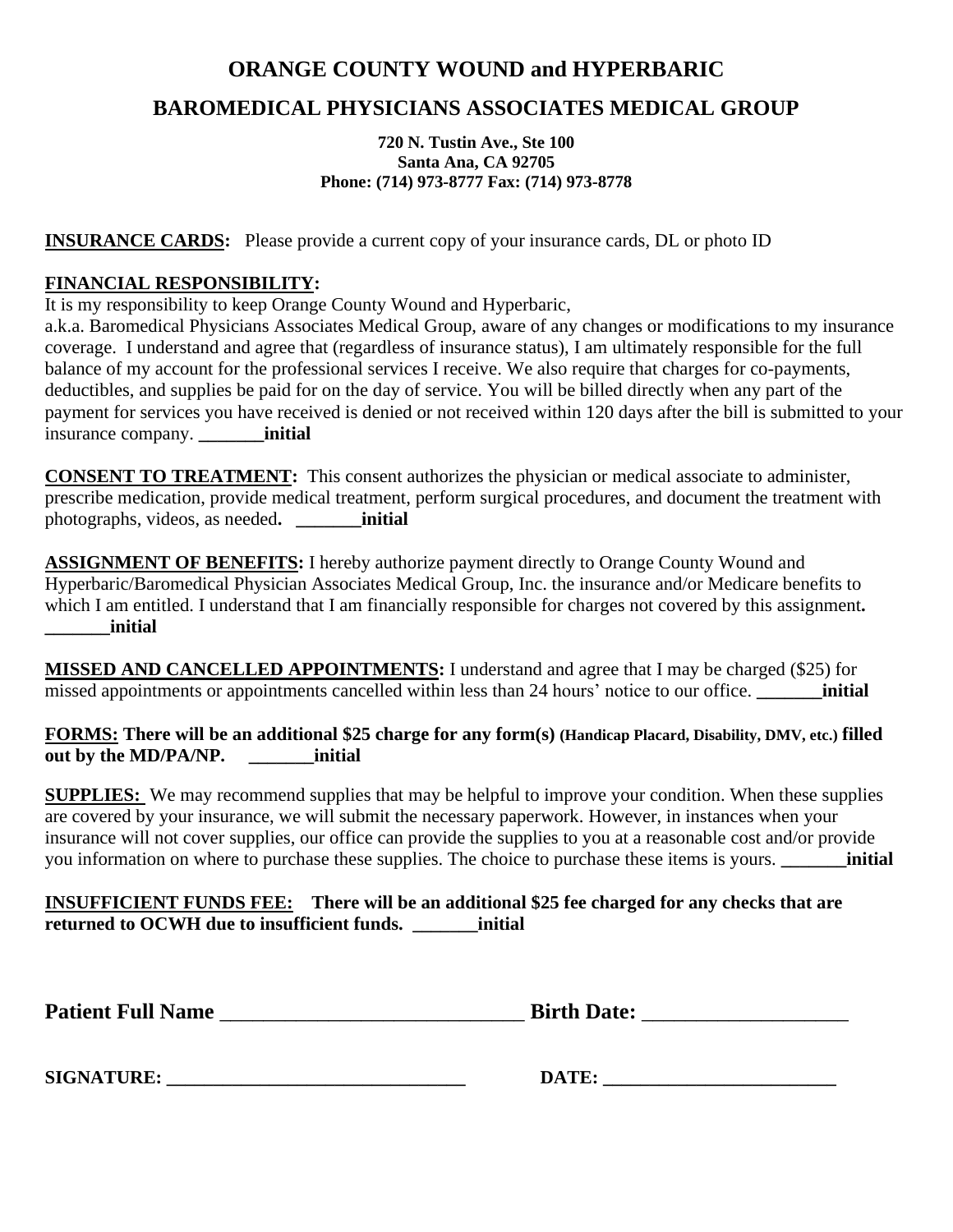#### **ORANGE COUNTY WOUND and HYPERBARIC**

#### **BAROMEDICAL PHYSICIANS ASSOCIATES MEDICAL GROUP**

**720 N. Tustin Ave. Suite 100 Santa Ana, Ca 92705**

#### **PATIENT INFORMATION**

| STATE: ZIP CODE: Social Security #                       |  |  |
|----------------------------------------------------------|--|--|
| HOME PHONE: $(\_)$ CELL PHONE: $(\_)$                    |  |  |
|                                                          |  |  |
|                                                          |  |  |
| BIRTHDATE: / / GENDER: M/F/OTHER MARITAL STATUS: S M D W |  |  |
|                                                          |  |  |
|                                                          |  |  |
|                                                          |  |  |
|                                                          |  |  |
|                                                          |  |  |
|                                                          |  |  |
| PHONE: $(\_)$ FAX: $(\_)$                                |  |  |
| <b>EMERGENCY CONTACT</b>                                 |  |  |

| <b>LAST NAME:</b>               | <b>FIRST NAME:</b> |
|---------------------------------|--------------------|
| <b>HOME PHONE/WORK: (</b>       | CELL PHONE: ( )    |
| <b>RELATIONSHIP TO PATIENT:</b> |                    |

*In accordance with HIPAA, (HEALTH INSURANCE PORTABILITY and ACCOUNTABILITY ACT), we are required to institute specific confidentiality safeguards re: your personal medical health information. By signing below, you are authorizing and acknowledging that the person listed above may be provided PHI.*

**SIGNATURE\_\_\_\_\_\_\_\_\_\_\_\_\_\_\_\_\_\_\_\_\_\_\_\_\_\_\_\_\_\_\_\_\_\_\_\_\_\_ DATE\_\_\_\_\_\_\_\_\_\_\_\_\_\_\_\_\_\_\_\_\_\_\_\_**